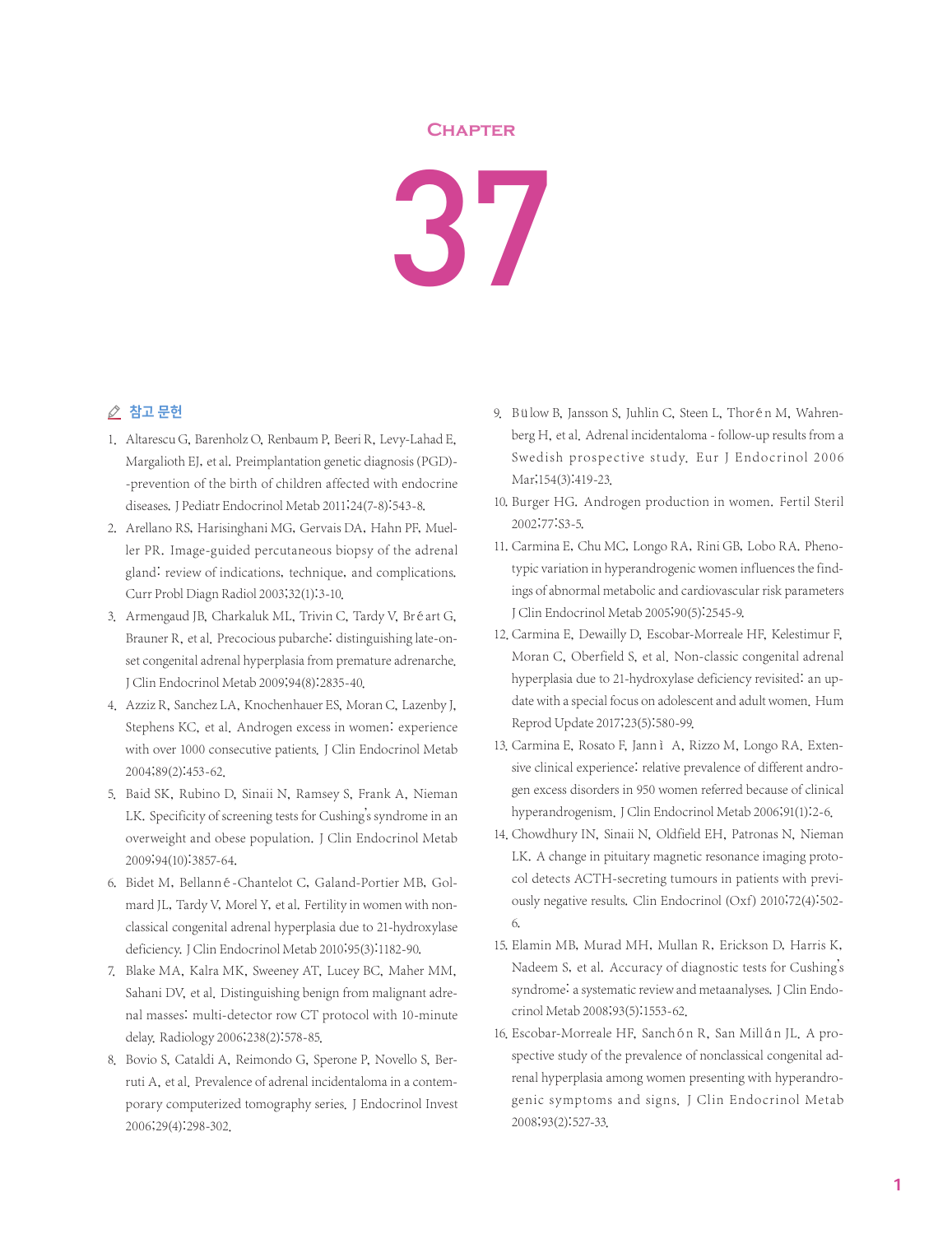- 17. Eyal O, Ayalon-Dangur I, Segev-Becker A, Schachter-Davidov A, Israel S, Weintrob N. Pregnancy in women with nonclassic congenital adrenal hyperplasia: Time to conceive and outcome. Clin Endocrinol(Oxf) 2017;87(5):552-6.
- 18. Ghanny BA, Malhotra S, Kumta S, Kazachkova I, Homel P, Jacobson-Dickman E, et al. Should children with isolated premature adrenarche be routinely evaluated for non-classical congenital adrenal hyperplasia? J Pediatr Endocrinol Metab 2016;29(3):351-6.
- 19. Gurgov S, Bernabé KJ, Stites J, Cunniff CM, Lin-Su K, Felsen D, et al. Linking the degree of virilization in females with congenital adrenal hyperplasia to genotype. Ann N Y Acad Sci 2017;1402(1):56-63.
- 20. Hagenfeldt K, Janson PO, Holmdahl G, Falhammar H, Filipsson H, Frisén L, et al. Fertility and pregnancy outcome in women with congenital adrenal hyperplasia due to 21-hydroxylase deficiency. Hum Reprod 2008;23(7):1607-13.
- 21. Hannah-Shmouni F, Chen W, Merke DP. Genetics of Congenital Adrenal Hyperplasia. Endocrinol Metab Clin North Am 2017;46(2):435-58.
- 22. Horvath A, Mericq V, Stratakis CA. Mutation in PDE8B, a cyclic AMP-specific phosphodiesterase in adrenal hyperplasia. N Engl J Med 2008;358(7):750-2.
- 23. Ilias I, Sahdev A, Reznek RH, Grossman AB, Pacak K. The optimal imaging of adrenal tumours: a comparison of different methods. Endocr Relat Cancer 2007;14(3):587-99.
- 24. Ilias I, Torpy DJ, Pacak K, Mullen N, Wesley RA, Nieman LK. Cushing's syndrome due to ectopic corticotropin secretion: twenty years' experience at the National Institutes of Health. J Clin Endocrinol Metab 2005;90(8):4955-62.
- 25. Jabbour SA. Cutaneous manifestations of endocrine disorders: a guide for dermatologists. Am J Clin Dermatol 2003;4(5):315- 31.
- 26. Jhala NC, Jhala D, Eloubeidi MA, Chhieng DC, Crowe DR, Roberson J, et al. Endoscopic ultrasound-guided fine-needle aspiration biopsy of the adrenal glands: analysis of 24 patients. Cancer 2004;102(5):308-14.
- 27. Kamenicky P, Houdoin L, Ferlicot S, Salenave S, Brailly S, Droupy S, et al. Benign cortisol-secreting adrenocortical adenomas produce small amounts of androgens. Clin Endocrinol (Oxf) 2007;66(6):778-88.
- 28. Lee HH. CYP21 mutations and congenital adrenal hyperplasia. Clin Genet 2001;59(5):293-301.
- 29. Lee HH, Kuo JM, Chao HT, Lee YJ, Chang JG, Tsai CH, et al. Carrier analysis and prenatal diagnosis of congenital adrenal hyperplasia caused by 21-hydroxylase deficiency in Chinese.J Clin Endocrinol Metab 2000;85(2):597-600.
- 30. Lloyd J, Crouch NS, Minto CL, Liao LM, Creighton SM. Female genital appearance: "normality" unfolds. BJOG 2005;112(5):643-6.
- 31. Ma D, Yuan Y, Luo C, Wang Y, Jiang T, Guo F, et al. Noninvasive prenatal diagnosis of 21-Hydroxylase deficiency using target capture sequencing of maternal plasma DNA. Sci Rep 2017;7(1):7427.
- 32. Ma RC, Chan WB, So WY, Tong PC, Chan JC, Chow CC. Carbamazepine and false positive dexamethasone suppression tests for Cushing's syndrome. BMJ 2005;330(7486):299-300.
- 33. Mantero F, Terzolo M, Arnaldi G, Osella G, Masini AM, Al ì A, et al. A survey on adrenal incidentaloma in Italy. Study Group on Adrenal Tumors of the Italian Society of Endocrinology.J Clin Endocrinol Metab 2000;85(2):637-44.
- 34. Moran C, Azziz R. 21-hydroxylase-deficient nonclassic adrenal hyperplasia: the great pretender. Semin Reprod Med 2003;21(3):295-300.
- 35. Moran C, Azziz R, Carmina E, Dewailly D, Fruzzetti F, Ibañez L, et al. 21-Hydroxylase-deficient nonclassic adrenal hyperplasia is a progressive disorder: a multicenter study. Am J Obstet Gynecol 2000;183(6):1468-74.
- 36. Moran C, Azziz R, Weintrob N, Witchel SF, Rohmer V, Dewailly D, et al. Reproductive outcome of women with 21-hydroxylase-deficient nonclassic adrenal hyperplasia. J Clin Endocrinol Metab 2006;91(9):3451-6.
- 37. Moreno S, Montoya G, Armstrong J, Leteurtre E, Aubert S, Vantyghem MC, et al. Profile and outcome of pure androgensecreting adrenal tumors in women: experience of 21 cases. Surgery 2004;136(6):1192-8.
- 38. New MI, Abraham M, Gonzalez B, Dumic M, Razzaghy-Azar M, Chitayat D, et al. Genotype-phenotype correlation in 1,507 families with congenital adrenal hyperplasia owing to 21-hydroxylase deficiency. Proc Natl Acad Sci U S A 2013;110(7):2611-6.
- 39. New MI, Tong YK, Yuen T, Jiang P, Pina C, Chan KC, et al. Noninvasive prenatal diagnosis of congenital adrenal hyperplasia using cell-free fetal DNA in maternal plasma. J Clin Endocrinol Metab 2014;99(6):E1022-30.
- 40. Newell-Price J, Morris DG, Drake WM, Korbonits M, Monson JP, Besser GM, et al. Optimal response criteria for the human CRH test in the differential diagnosis of ACTH-dependent Cushing's syndrome. J Clin Endocrinol Metab 2002;87(4):1640-5.
- 41. Nieman LK, Biller BM, Findling JW, Newell-Price J, Savage MO, Stewart PM, et al. The diagnosis of Cushing's syndrome: an Endocrine Society Clinical Practice Guideline. J Clin Endocrinol Metab 2008;93(5):1526-40.